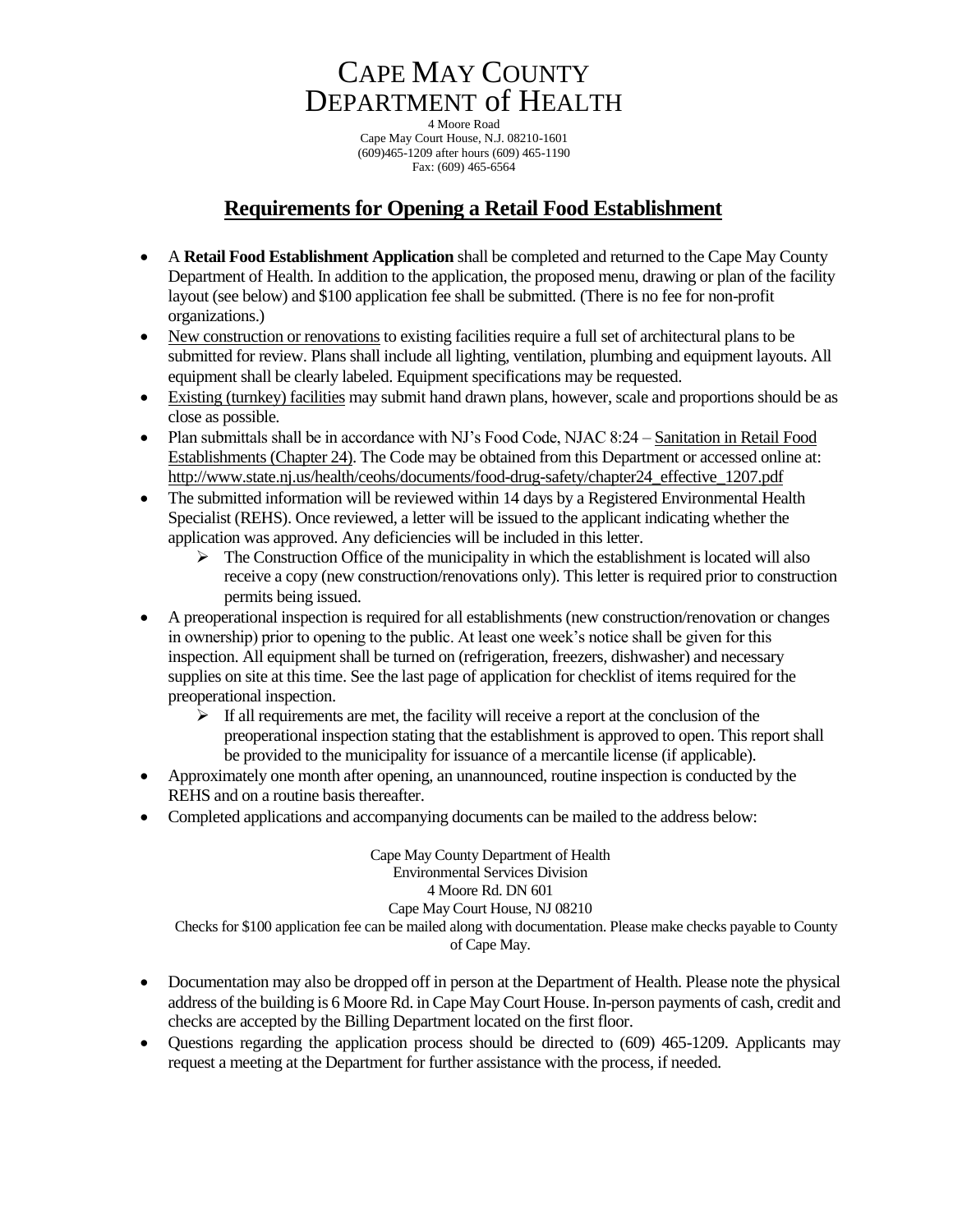

## **RETAIL FOOD ESTABLISHMENT APPLICATION**

 **Application Type: New Construction/ Renovation \_\_\_\_ Existing Establishment (No Changes) \_\_\_\_**

| <b>FACILITY INFORMATION</b>                                                                                                                                                                                                    |  |  |  |  |  |  |  |
|--------------------------------------------------------------------------------------------------------------------------------------------------------------------------------------------------------------------------------|--|--|--|--|--|--|--|
|                                                                                                                                                                                                                                |  |  |  |  |  |  |  |
| Facility Address: The Commission of the Commission of the Commission of the Commission of the Commission of the Commission of the Commission of the Commission of the Commission of the Commission of the Commission of the Co |  |  |  |  |  |  |  |
|                                                                                                                                                                                                                                |  |  |  |  |  |  |  |
|                                                                                                                                                                                                                                |  |  |  |  |  |  |  |
|                                                                                                                                                                                                                                |  |  |  |  |  |  |  |
|                                                                                                                                                                                                                                |  |  |  |  |  |  |  |
| <b>OWNER INFORMATION</b>                                                                                                                                                                                                       |  |  |  |  |  |  |  |
|                                                                                                                                                                                                                                |  |  |  |  |  |  |  |
|                                                                                                                                                                                                                                |  |  |  |  |  |  |  |
|                                                                                                                                                                                                                                |  |  |  |  |  |  |  |
|                                                                                                                                                                                                                                |  |  |  |  |  |  |  |
| Owner's Phone Number:                                                                                                                                                                                                          |  |  |  |  |  |  |  |
|                                                                                                                                                                                                                                |  |  |  |  |  |  |  |
| Please list all other establishments in Cape May County under the same ownership: ____________________________                                                                                                                 |  |  |  |  |  |  |  |
|                                                                                                                                                                                                                                |  |  |  |  |  |  |  |
| <b>ESTABLISHMENT DETAILS</b>                                                                                                                                                                                                   |  |  |  |  |  |  |  |
|                                                                                                                                                                                                                                |  |  |  |  |  |  |  |
| Seating Capacity: 0-25 26-100 More than 100                                                                                                                                                                                    |  |  |  |  |  |  |  |
| Year-Round _________ Seasonal (6 months or less) ___________ Proposed Date of Opening ______________                                                                                                                           |  |  |  |  |  |  |  |
| Will establishment be used as a base of operations for any other food businesses? Yes _____ No _____                                                                                                                           |  |  |  |  |  |  |  |
|                                                                                                                                                                                                                                |  |  |  |  |  |  |  |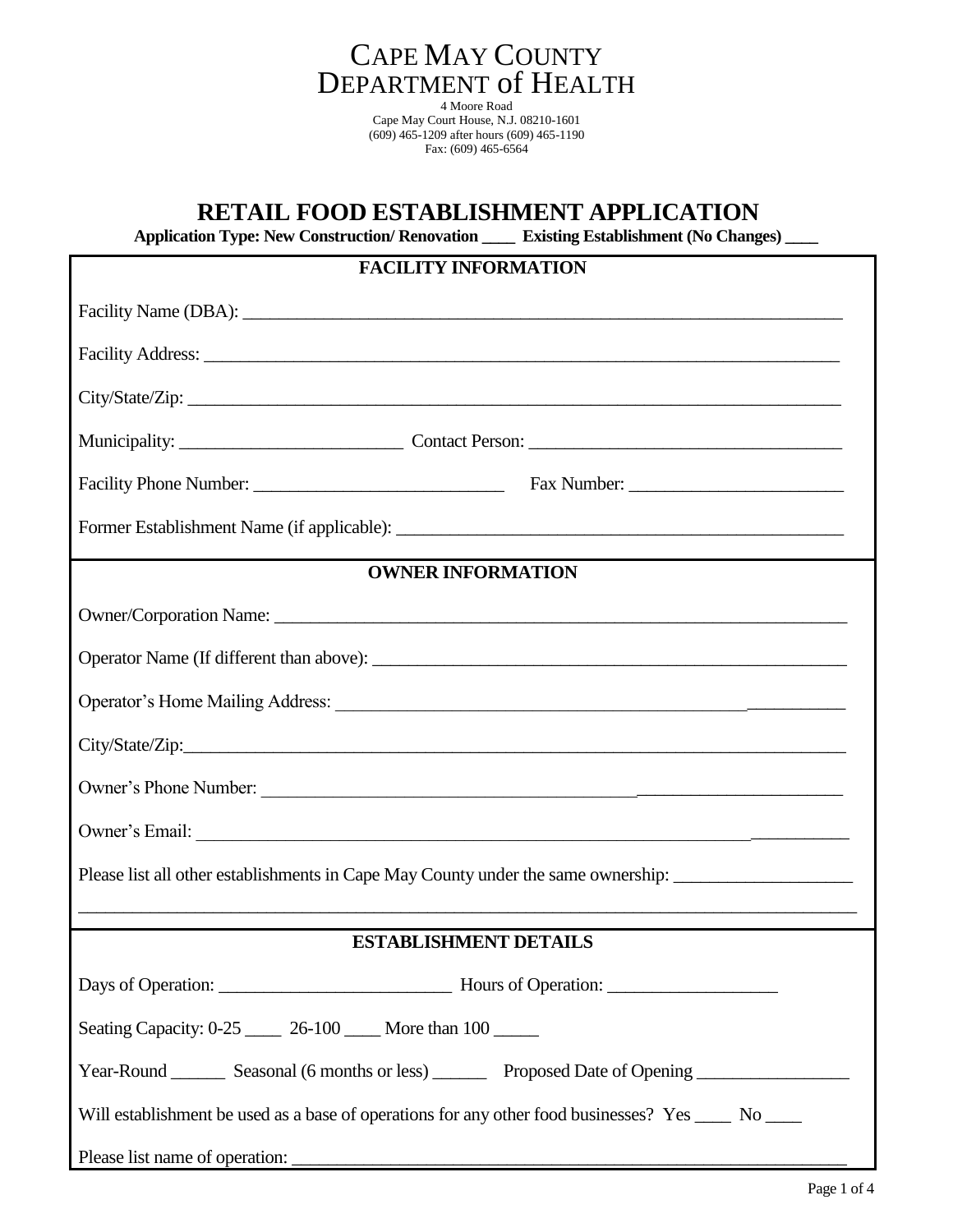## CAPE MAY COUNTY DEPARTMENT of HEALTH

4 Moore Road Cape May Court House, N.J. 08210-1601 (609)465-1209 after hours (609) 465-1190 Fax: (609) 465-6564

| <b>Facility type:</b> (select one) |                               |                             |                                            |  |  |  |  |
|------------------------------------|-------------------------------|-----------------------------|--------------------------------------------|--|--|--|--|
|                                    | Agricultural Market / Produce | ∟                           | Meat, Poultry Market                       |  |  |  |  |
| $\Box$                             | Bar / Liquor Store            | $\Box$                      | Mobile Food Establishment (Frozen Dessert) |  |  |  |  |
| $\Box$                             | School Cafeteria              | $\Box$                      | Mobile Food Establishment (Other)          |  |  |  |  |
| $\Box$                             | Hospital                      | $\Box$                      | <b>Retail Frozen Dessert Manufacturing</b> |  |  |  |  |
| $\Box$                             | Catering Kitchen              | ∟                           | Retail Manufacturing (Other)               |  |  |  |  |
| $\Box$                             | Church/Non-Profit/Private Org | $\Box$                      | <b>Retail Bakery</b>                       |  |  |  |  |
| $\Box$                             | Tavern Or Night Club          | $\overline{\phantom{a}}$    | Restaurant                                 |  |  |  |  |
| $\Box$                             | <b>Fish Market</b>            | $\Box$                      | Supermarket                                |  |  |  |  |
| $\Box$                             | <b>Specialty Store</b>        | П                           | Luncheonette /Snack Bar / Pizza            |  |  |  |  |
| $\Box$                             | Delicatessen                  | Г                           | Bed & Breakfast Guest House                |  |  |  |  |
| $\Box$                             | Day Care Center               | $\Box$                      | Nursing Home                               |  |  |  |  |
| $\Box$                             | <b>Grocery Store</b>          | $\Box$                      | Pharmacies                                 |  |  |  |  |
| $\Box$                             | Bar / Restaurant              | П                           | Brewery / Winery / Distillery              |  |  |  |  |
| $\Box$                             | State / County Facility       | $\mathcal{L}_{\mathcal{A}}$ | Coffee Shop                                |  |  |  |  |
|                                    | Other (Please Specify)        |                             |                                            |  |  |  |  |

#### **EQUIPMENT FOR TEMPERATURE CONTROL**

Food shall be stored at proper temperatures to prevent possible growth of harmful microorganisms. Equipment will vary depending on the type of operation and volume of food being served. While not all of the equipment below is required, establishment must have sufficient equipment to maintain proper temperatures. \*Please indicate how many of each are present in the facility.

| Cold Holding                                                                                                                                                                                                                                                      | Cooking                                                                                                                                                                                                                                                                                                                      | Hot Holding                                                                                                                       | Cooling                                                                                                                                                                                                                                                                                            |
|-------------------------------------------------------------------------------------------------------------------------------------------------------------------------------------------------------------------------------------------------------------------|------------------------------------------------------------------------------------------------------------------------------------------------------------------------------------------------------------------------------------------------------------------------------------------------------------------------------|-----------------------------------------------------------------------------------------------------------------------------------|----------------------------------------------------------------------------------------------------------------------------------------------------------------------------------------------------------------------------------------------------------------------------------------------------|
| Walk-in refrigerator<br>Reach-in refrigerator<br>Walk-in freezer<br>Reach-in freezer<br>Cold pan refrigerator<br>Salad Bar<br>Other<br>Other<br>*Refrigeration temperatures<br>shall maintain 41 deg $F$ or<br>below. Frozen foods shall be<br>maintained frozen. | Oven<br>Grill<br>$\label{eq:Wok} \rm{Wok} \xrightarrow{\hspace{0.5cm}}$<br>Steamer<br>Other<br>Other<br><b>Raw Animal Food</b><br><b>Temp</b><br>Fish, pork, meat 145 deg / 15 sec<br>Eggs-immediate service<br>Ground beef/pork/poultry 155 deg F 15 sec<br>$Eggs - Hot holding$<br>Poultry, stuffed foods 165 deg F/15 sec | Steam table<br>Warmer<br>Heated cabinet<br>Other<br>Other<br>*Hot foods shall be held at<br>135 deg F or above during<br>service. | Ice machine<br>Cooling Wands<br>Blast chiller<br>Walkin ref/freezer<br>Shallow pans<br>Ice Baths<br>*Hot foods are required to<br>be rapidly cooled from 135<br>$deg F$ to 70 deg F within 2<br>hours and 70 deg F to 41<br>deg F within 4 hours. Total<br>cooldown time cannot<br>exceed 6 hours. |

#### **MENU REVIEW**

\_\_\_\_\_\_\_\_\_\_\_\_\_\_\_\_\_\_\_\_\_\_\_\_\_\_\_\_\_\_\_\_\_\_\_\_\_\_\_\_\_\_\_\_\_\_\_\_\_\_\_\_\_\_\_\_\_\_\_\_\_\_\_\_\_\_\_\_\_\_\_\_\_\_\_\_\_\_\_\_\_\_\_\_\_\_\_\_\_

\_\_\_\_\_\_\_\_\_\_\_\_\_\_\_\_\_\_\_\_\_\_\_\_\_\_\_\_\_\_\_\_\_\_\_\_\_\_\_\_\_\_\_\_\_\_\_\_\_\_\_\_\_\_\_\_\_\_\_\_\_\_\_\_\_\_\_\_\_\_\_\_\_\_\_\_\_\_\_\_\_\_\_\_\_\_\_\_\_

Please list the menu items that will be hot held during service:

Of these foods, please list which will be made in advance and cooled prior to use: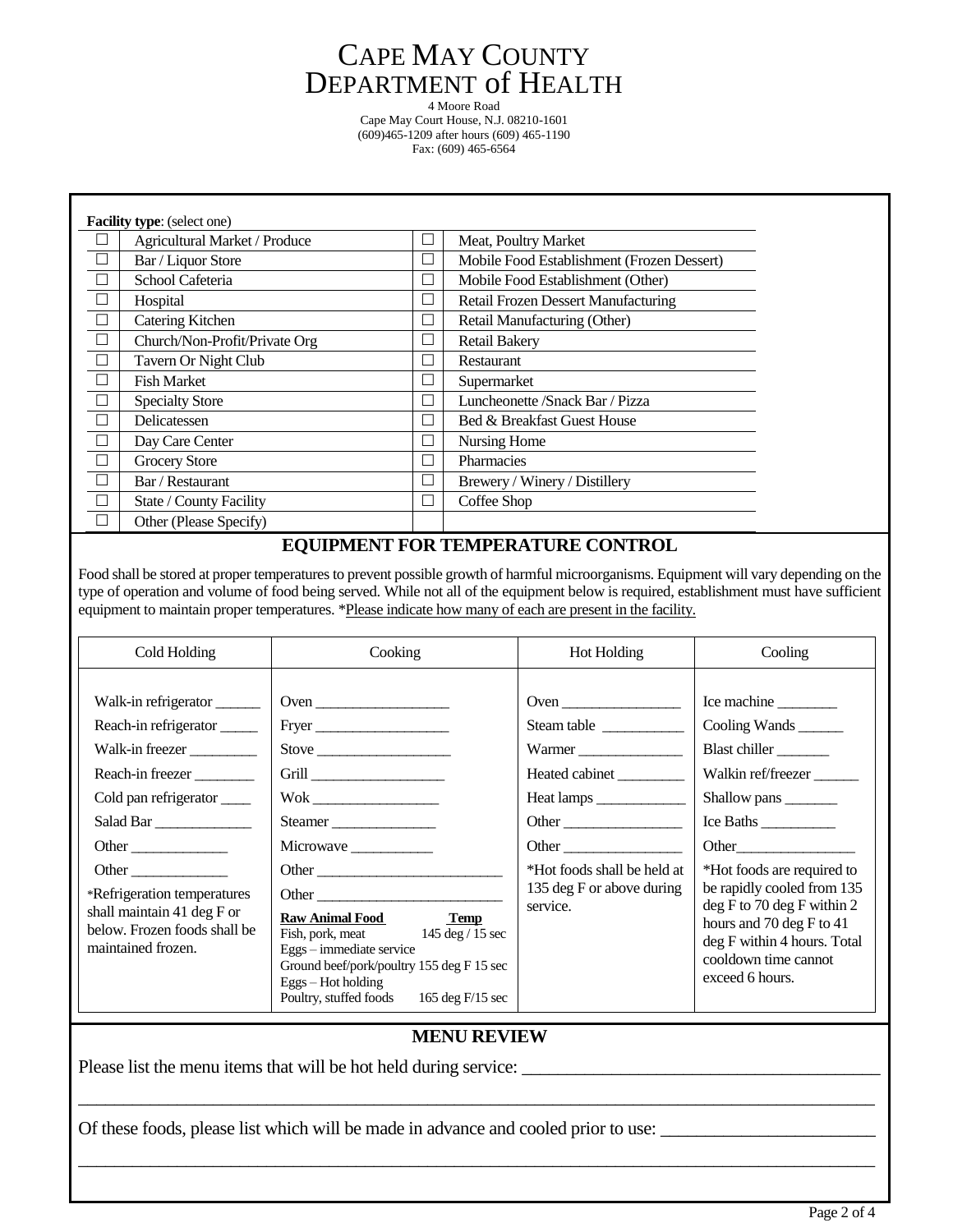

4 Moore Road Cape May Court House, N.J. 08210-1601 (609)465-1209 after hours (609) 465-1190 Fax: (609) 465-6564

| <b>SINKS</b>                                                                                                                                                                                                                                                                                                                                                                                                                                                                                                            |  |  |  |  |  |  |  |  |  |  |  |
|-------------------------------------------------------------------------------------------------------------------------------------------------------------------------------------------------------------------------------------------------------------------------------------------------------------------------------------------------------------------------------------------------------------------------------------------------------------------------------------------------------------------------|--|--|--|--|--|--|--|--|--|--|--|
| Hand washing sinks shall be located in each distinct areas of food preparation or bar. Hand washing sinks shall not be used for any<br>other purpose. A three-compartment sink is required in all establishments to clean and sanitize food-contact equipment. Each bar area<br>shall also contain a three-compartment sink. A utility (mop) sink or curbed floor drain is required for disposal of wastewater.<br>Commercial dishwashers and food prep sinks may be necessary based on operation but are not required. |  |  |  |  |  |  |  |  |  |  |  |
| # of Hand Sinks ________ Hot water heater capacity (gal.) ____________ Prep sink - Yes ________ No _______                                                                                                                                                                                                                                                                                                                                                                                                              |  |  |  |  |  |  |  |  |  |  |  |
| # of Three-compartment Sinks _____ Are three-comp. sinks equipped with drain boards? Yes ____ No** _<br>(**If there are no drain boards, there must be adequate storage space for soiled and clean equipment in this area, ie racks, tables)                                                                                                                                                                                                                                                                            |  |  |  |  |  |  |  |  |  |  |  |
| Dishwasher – Yes ______ No ______ *PLEASE NOTE: Residential dishwashers not permitted in retail establishments.                                                                                                                                                                                                                                                                                                                                                                                                         |  |  |  |  |  |  |  |  |  |  |  |
| If yes – List make/model - Low temp/Chemical ___________________________________                                                                                                                                                                                                                                                                                                                                                                                                                                        |  |  |  |  |  |  |  |  |  |  |  |
|                                                                                                                                                                                                                                                                                                                                                                                                                                                                                                                         |  |  |  |  |  |  |  |  |  |  |  |
| Mop sink type – Utility sink _____ Curbed floor drain with hot/cold water ______                                                                                                                                                                                                                                                                                                                                                                                                                                        |  |  |  |  |  |  |  |  |  |  |  |
| <b>REFUSE / RECYCLING</b>                                                                                                                                                                                                                                                                                                                                                                                                                                                                                               |  |  |  |  |  |  |  |  |  |  |  |
| Garbage Dumpster: Yes ______ No _________ Hauler Name: __________________________                                                                                                                                                                                                                                                                                                                                                                                                                                       |  |  |  |  |  |  |  |  |  |  |  |
| How often will dumpster be emptied:                                                                                                                                                                                                                                                                                                                                                                                                                                                                                     |  |  |  |  |  |  |  |  |  |  |  |
| Recycling Dumpster: Yes _____ No _______ Hauler Name: ___________________________                                                                                                                                                                                                                                                                                                                                                                                                                                       |  |  |  |  |  |  |  |  |  |  |  |
| Type – (Check all that apply) Metal _________ Plastic _________ Paper _______ Cardboard ______                                                                                                                                                                                                                                                                                                                                                                                                                          |  |  |  |  |  |  |  |  |  |  |  |
| Cooking Oil/Grease Used: Yes ______ No _________ Hauler Name: ___________________                                                                                                                                                                                                                                                                                                                                                                                                                                       |  |  |  |  |  |  |  |  |  |  |  |
| Grease Trap: Yes _______ No ______                                                                                                                                                                                                                                                                                                                                                                                                                                                                                      |  |  |  |  |  |  |  |  |  |  |  |
| <b>WATER/SEWERAGE</b>                                                                                                                                                                                                                                                                                                                                                                                                                                                                                                   |  |  |  |  |  |  |  |  |  |  |  |
| <b>Water (Select One): City Supplied</b>                                                                                                                                                                                                                                                                                                                                                                                                                                                                                |  |  |  |  |  |  |  |  |  |  |  |
| *New wells shall be permitted and constructed prior to opening. Applicable well testing shall also be conducted. Existing wells<br>are required to have a passing bacteria test within the past quarter and every quarter thereafter. Nitrates shall be tested every three<br>years.                                                                                                                                                                                                                                    |  |  |  |  |  |  |  |  |  |  |  |
| <b>Sewerage (Select One):</b> City _________ New Septic System ________ Existing Septic System ________                                                                                                                                                                                                                                                                                                                                                                                                                 |  |  |  |  |  |  |  |  |  |  |  |
| *New septic systems require permitting and approval prior to opening; existing septics must be reviewed for size, grease traps<br>and other features. Changes to facility seating or use may require an expansion of system.)                                                                                                                                                                                                                                                                                           |  |  |  |  |  |  |  |  |  |  |  |
| <b>FINISHING MATERIALS</b>                                                                                                                                                                                                                                                                                                                                                                                                                                                                                              |  |  |  |  |  |  |  |  |  |  |  |
| <b>Food Prep Area</b><br><b>Warewashing Area</b><br><b>Rest rooms</b><br><b>Storage</b>                                                                                                                                                                                                                                                                                                                                                                                                                                 |  |  |  |  |  |  |  |  |  |  |  |
| <b>Floors</b>                                                                                                                                                                                                                                                                                                                                                                                                                                                                                                           |  |  |  |  |  |  |  |  |  |  |  |
| <b>Walls</b>                                                                                                                                                                                                                                                                                                                                                                                                                                                                                                            |  |  |  |  |  |  |  |  |  |  |  |
| <b>Ceiling</b>                                                                                                                                                                                                                                                                                                                                                                                                                                                                                                          |  |  |  |  |  |  |  |  |  |  |  |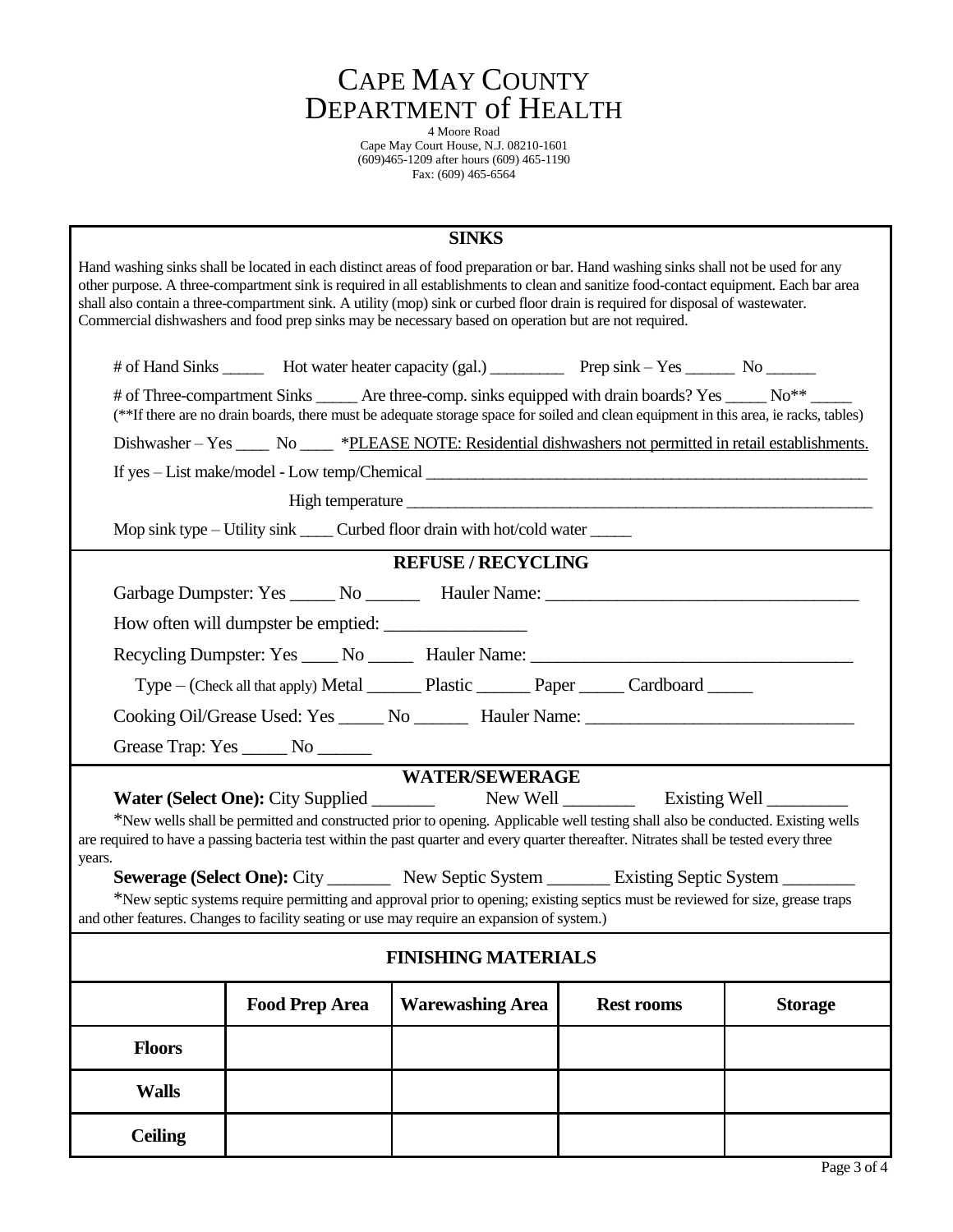#### **THE FOLLOWING DOCUMENTATION IS REQUIRED TO PROCESS THIS APPLICATION:**

**\_\_\_** Proposed menu

**\_\_\_** A clearly labeled floor plan of facility depicting location of all equipment. Plan shall also include all plumbing fixtures including hand wash sinks, three-compartment sinks, utility sink and prep sinks (if applicable). Location of rest rooms and storage areas as well as finishing materials for floors, walls and ceilings shall also be indicated. (Equipment specifications may be requested.)

Water testing records (wells only – bacteria tested quarterly and nitrates tested once every 3 years)

Food Protection Manager's Certification (Risk 3 Facilities Only) and proposed program of employee food safety training. (Risk 3 Establishments are facilities that cook, cool and reheat for hot holding 3 or more menu items. Category also includes those facilities handling raw foods for service to highly susceptible populations, such as nursing homes.)

Specialized processing approval for those facilities engaging in the processes defined in  $8:24 - 9.1(d, e)$ (Reduced Oxygen Packaging, Smoking for preservation, Curing, Acidification, Custom Processing of Animals for Private Consumption and Time as a Public Health Control) \*Specialized Process Application & Questionnaire required.

**\_\_\_ \$100 Application Fee (Make Checks Payable to County of Cape May).** Fee is waived for non-profit organizations. Documentation and payment may be mailed to: Cape May County Department of Health 4 Moore Rd. DN 601

Cape May Court House, NJ 08210

 Items may be submitted in-person to the Department of Health located at 6 Moore Rd. Cape May Court House. Cash, credit card and check payments accepted by Billing Dept. located on first floor of building.

*I, the undersigned, attest to the accuracy of the information provided in this application. Should any changes occur to the floor plan after approval is granted, it is the responsibility of the person in charge to notify this Department for further review.*

Print Name: \_\_\_\_\_\_\_\_\_\_\_\_\_\_\_\_\_\_\_\_\_\_\_\_\_\_\_\_\_\_\_\_\_\_\_\_\_\_\_\_\_\_ Date: \_\_\_\_\_\_\_\_\_\_\_\_\_\_\_\_

Applicant Signature: \_\_\_\_\_\_\_\_\_\_\_\_\_\_\_\_\_\_\_\_\_\_\_\_\_\_\_\_\_\_\_\_\_\_\_

**\*\*\$100 Application Fee must be submitted with application. Documentation will not be processed until payment is received. \*\***

## **OFFICE USE ONLY:**

| Copy Construction Official: Yes ______ No __________ Risk Type: _________ |  |  |                    |
|---------------------------------------------------------------------------|--|--|--------------------|
|                                                                           |  |  | Disapproved ______ |
| Comments for Letter:                                                      |  |  |                    |
|                                                                           |  |  |                    |
|                                                                           |  |  |                    |
|                                                                           |  |  |                    |
| Notes:                                                                    |  |  |                    |
|                                                                           |  |  |                    |
|                                                                           |  |  |                    |